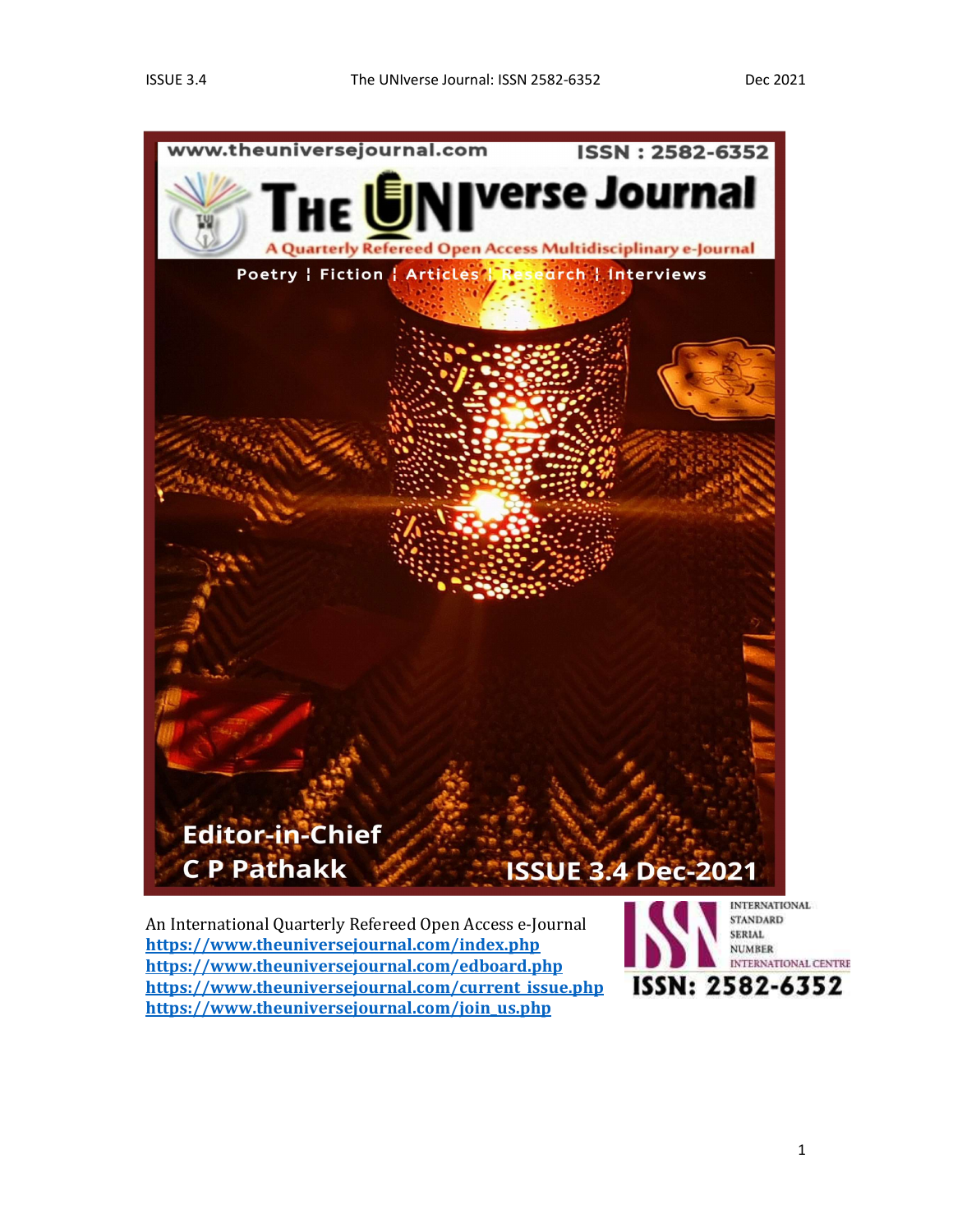## BROWN GIRL IN A WHITE DRESS

Nitika Desai

Every other morning, I would wonder why I even woke up. Living in a dream is so much easier-Full of fairies, angels and white.

But my reality is dark, Confined to my brown body. So, I would always wear a white dress-I was a brown girl in a white dress.

Before seeing the mirror, I would hurry and put the dress on. It covered me from head to toe-That gave a confidence I didn't earlier know.

But soon, that wasn't enough, I still didn't feel pure. So, I admitted myself for a surgery-To change my colour completely.

While I waited for my turn, I saw a brown girl in a brown dress walk out of the clinic, My heart skipped a beat for I knew her-She used to be a white girl in a white dress.

And then it hit me, Nobody is beautiful for societies standards. True beauty is only locked in the heart-But I couldn't discover mine since I tried to unlock it with somebody else's key.